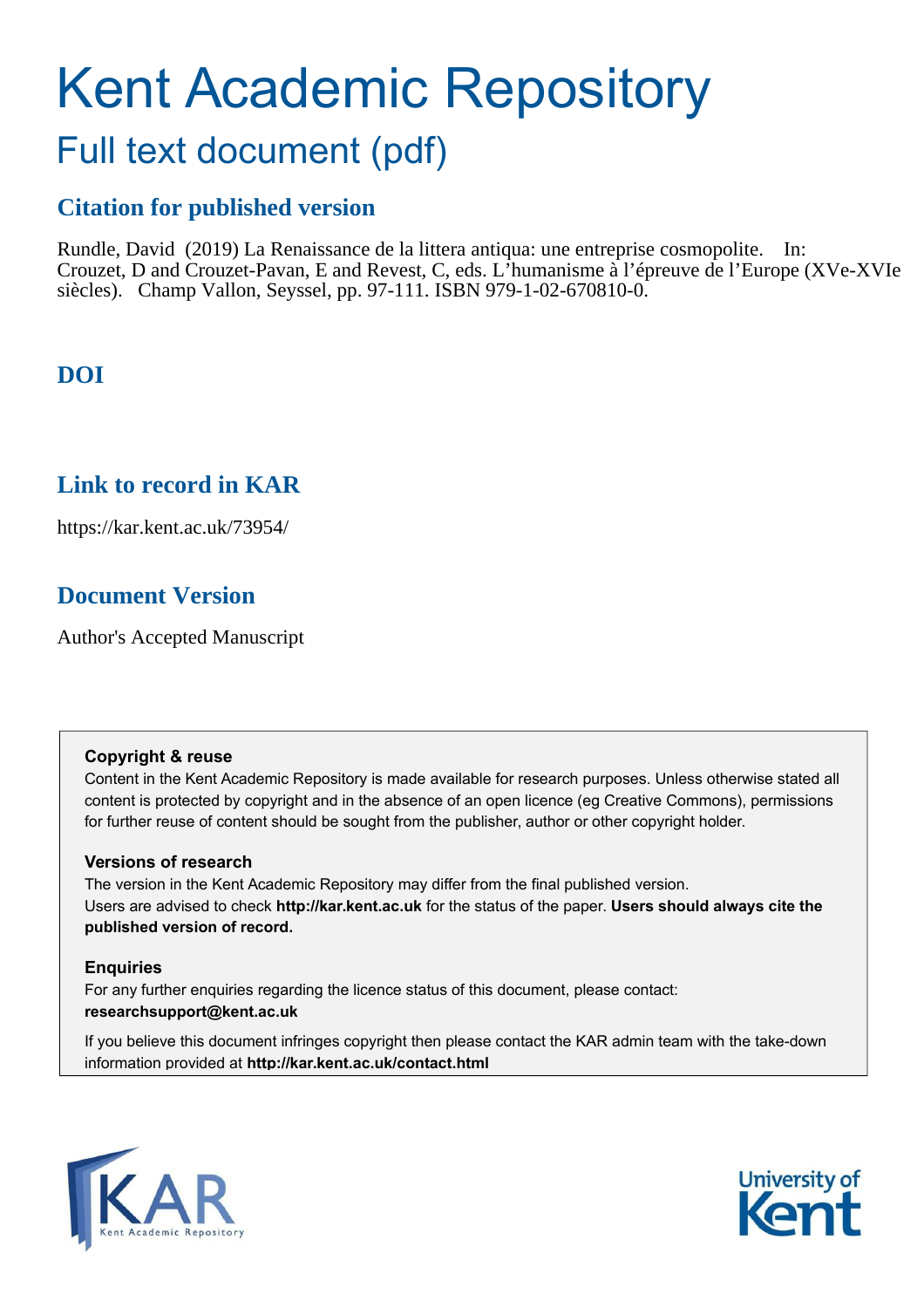#### The Renaissance of littera antiqua: a cosmopolitan enterprise<sup>1</sup>

[This is an English-language version of a paper which appeared in translation as «La Renaissance de la littera antiqua: une entreprise cosmopolite» in D. Crouzet, E. Crouzet-Pavan, P. Desan and C. Revest ed., *L'humanisme à l'épreuve de l'Europe (XVe*-XVIe siècles) (Seyssel: Champ Vallon, 1919), pp. 97-111]

#### DAVID RUNDLE

In addressing the theme of humanism and the challenge of Europe, I want to respond with my own challenge. We have inherited assumptions about humanism that imagine it as an entity moulded in the furnace of Italy and then exported to other parts of Europe, but I suggest we should question that approach: let us consider instead how embedded a wider Europe was in the very formation of the humanist agenda. I will focus on one central element of that agenda, briefly delineating how it achieved its victory in the Quattrocento through the complicity and collaboration of characters from north of the Alps. The evidence presented here should (I propose) encourage us to rethink our fundamental concept of 'diffusion', recognising that, at best, it concentrates attention on only one part of the success-story that is humanism's international acceptance.

The programme of intellectual reform that was promoted in the first years of the fifteenth century as the studia humanitatis was pre-eminently Latinate and pre-eminently textual. Scholars like the new programme's leading exponent, Leonardo Bruni (1370-1444), might couch their prose in terms of a fictive conversation — as in the Dialogi ad Petrum Paulum Histrum — or provide the pretence of it being the record of an oral performance — as in his oration, the Laudatio Florentinae Urbis — but the success of their classicising eloquence required the presentation of words on parchment.<sup>2</sup> Learning from the ancient authors who were their heroes, they appreciated that it was the circulation of their writings that would ensure that their fame would be more than ephemeral or local. As Horace had boasted exegi monumentum aere perennius, so they too wanted to deserve a legacy that was not momentary but monumental. $3$  The primacy of the written text required that they considered not just how they wrought their sentences but also how they were to look upon the page.

In an ostentatious rejection of prevailing standards, they eschewed the scripts they demeaned as 'modern' and turned to earlier styles as prototypes for emulation. As with so much of the agenda of the studia humanitatis, the experiments were encouraged by Coluccio Salutati (1331-1406), with the person who takes most credit for designing the new bookhand being

3 Horace, Odes, III.30.

<sup>&</sup>lt;sup>1</sup> I would like to thank the editors of this collection and, in particular, Clémence Revest, for their encouragement, patience and, in fine, their humanitas. With the increasing number of manuscripts available free to view on-line, it has been decided not to include images of single pages with the printed text; instead, the reader is encouraged, for those manuscripts which are in the Biblioteca Apostolica Vaticana, to look, where possible, at the whole volume by visiting the Digital Vatican Library: **https://digi.vatlib.it/**<br><sup>2</sup> Both texts, as well as a reconstruction of his biography, are available in Leonardo Bruni, Opere letterarie e

politiche, ed. P. Viti (Turin, 1996).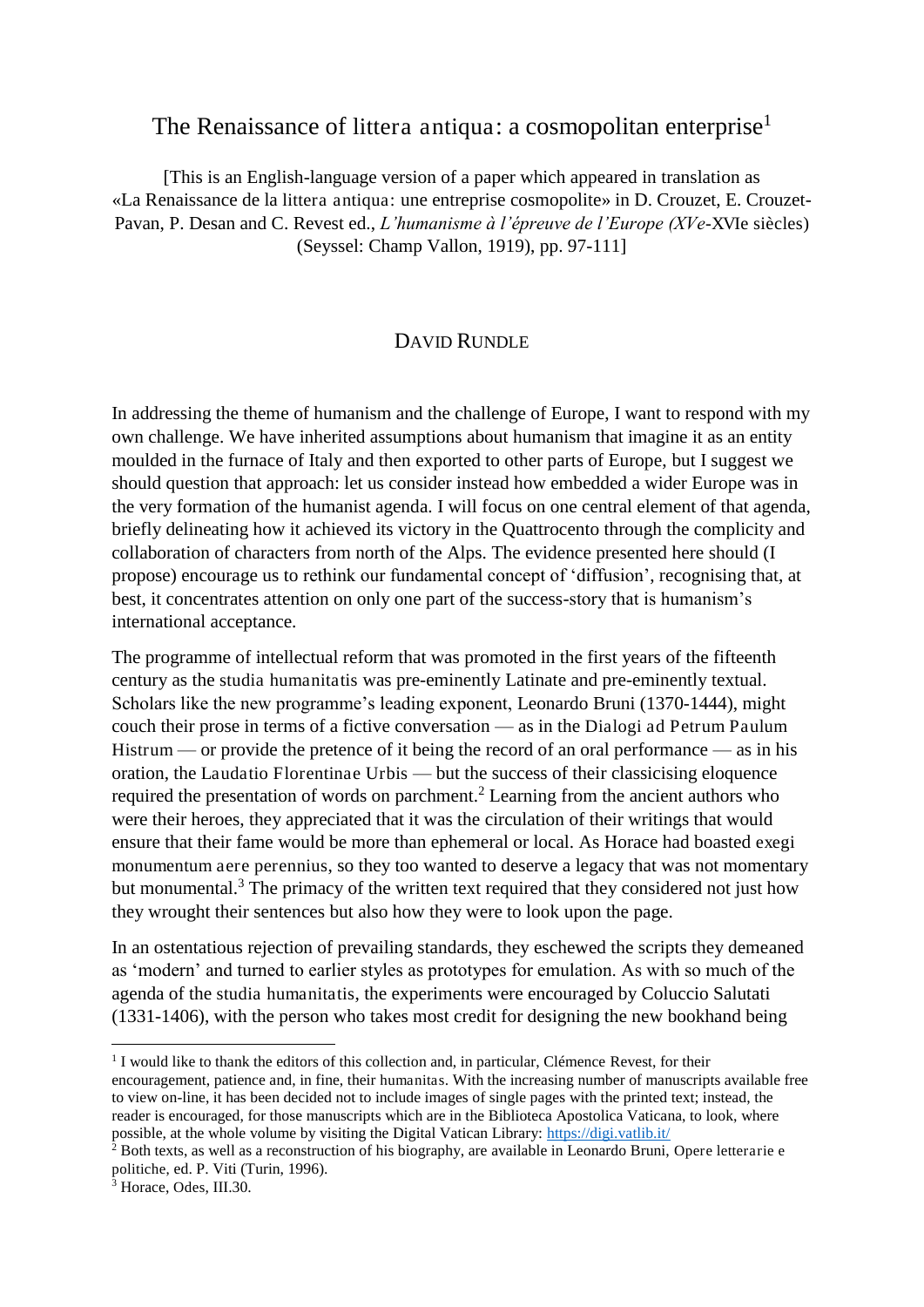his protégé and Bruni's friend, Poggio Bracciolini (1380-1457).<sup>4</sup> Though Poggio showed interested in the inscriptions on Roman monuments, it was not the ancient epigraphical style they attempted to revive for their texts — a return to alphabets written entirely in majuscules would have been beyond the horizon of expectations of themselves and their readers. Instead, they turned to late specimens of an earlier reform of script, that which we term caroline minuscule, so called because of its promotion by the court of the first Holy Roman Emperor, Charlemagne. This was, to the humanists, the littera antiqua, whose resurrection they set about achieving. Their reform was not solely of letter-forms but of mise-en-page generally. The prevailing format of large volumes in which two columns could sit within a frame of commentary in a smaller script was not for them: long lines without interruption and with clean borders to avoid distraction was their preference. Their intention was to create an appearance for the text which befitted their classicising style. They wanted, in short, to make the page eloquent.<sup>5</sup>

It is with the scribal element of their agenda that this article is concerned, and the first point we should note is the humanists' terminology for the scripts they rejected. They described them not only as 'modern' but also as 'teutonic' or 'gothic' — and this last insult has stuck; it is the accepted usage for describing the system of scripts that gained their maturity in the early thirteenth century and dominated for the following two hundred years or more.<sup>6</sup> By adopting these terms, the humanists were suggesting that those scripts were the work of barbarians, whose vicious habits had been imported onto Italian soil. There is an obvious and significant irony to this: in replacing what they declared was northern barbarism, Poggio and his friends turned to examples of a script the origins of which lay closer to Aachen or to Corbie than to anywhere in Italy. The historical insight was not available for them to appreciate this; what they had before them were Italian witnesses to the intellectual success of that reform. They were, then, re-making Florence as a home for littera antiqua; their intention was to endow it with a new local identity.

Their initiative has undoubtedly succeeded in the long term: humanist littera antiqua is generally considered to be an Italian phenomenon, with its premier place of production being Poggio's city. There is a certain truth to both parts of that statement. We might refine it by noting that some scribes in Florence did not commit themselves solely to Poggio's littera antiqua but developed a style indebted to the humanist cursive which had been designed concurrently with Poggio's innovations by his colleague, Niccolò Niccoli (1364-1437).<sup>7</sup> The apogee of that style was to be achieved after the mid-point of the century and, in the creation of italic, another city on the other side of northern Italy had a leading role: it was in Padua that Bartolomeo Sanvito (1433-1511) and others experimented and confected this new cursive bookhand.<sup>8</sup> In what follows, my comments concentrate on littera antiqua — and,

<sup>&</sup>lt;sup>4</sup> The classic narrative remains B. L. Ullman, The Origin and Development of Humanistic Script (Rome, 1960); for a recent overview, see S. Zamponi, 'La scrittura umanistica', Archiv für Diplomatik, l (2004), pp. 476-504. <sup>5</sup> I discuss the points in this paragraph at greater length in D. Rundle, The Renaissance Reform of the Book and Britain (Cambridge, forthcoming), ch. I. See also P. Sissis, 'SchriftBild – Entwurf einer humanistischen Ästhetik? Die Handschrift Hamilton 166 von Poggio Bracciolini', Kunsttexte, iii (2014), online at: <https://edoc.hu-berlin.de/handle/18452/8324>[last accessed 23 May 2018].

<sup>6</sup> S. Rizzo, Il Lessico filologico degli umanisti (Rome, 1973), pp. 114-116.

<sup>&</sup>lt;sup>7</sup> On the importance of Niccoli, see not only de la Mare, Handwriting, pp. 44-61 but also T. De Robertis, 'Nuovi autografi di Niccolò Niccoli (con una proposta di revisione dei tempi e dei modi del suo contributo alla riforma grafica umanistica)', Scrittura e civiltà, xiv (1990), pp. 105-121.

<sup>&</sup>lt;sup>8</sup> A. C. de la Mare and L. Nuvoloni, Bartolomeo Sanvito. The Life & Work of a Renaissance Scribe (sl, 2009).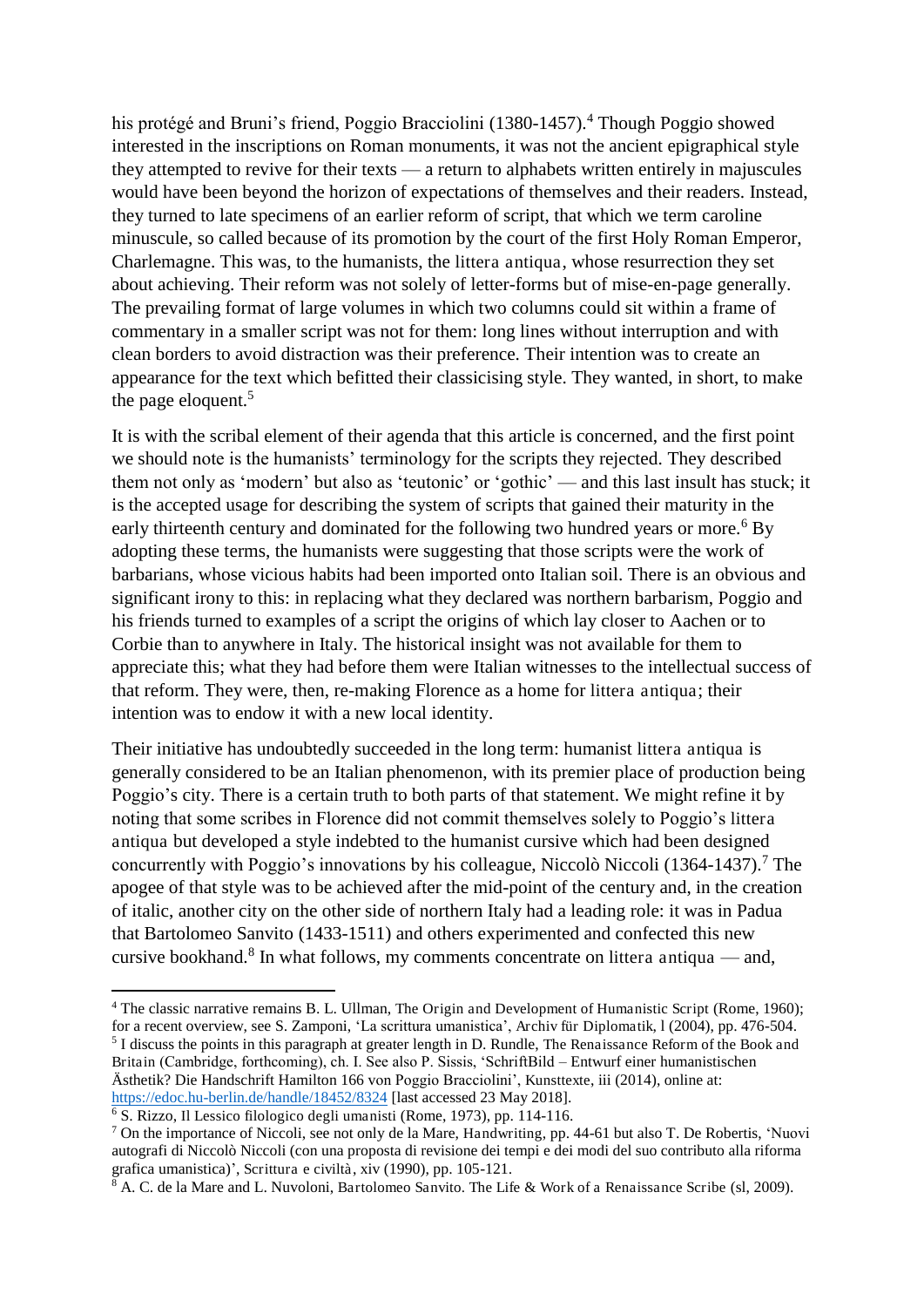indeed, if our discussion was of humanist cursive or of italic, the tale would be interestingly different from the one we are about to unfold. There is a contrast to which I will return at the end of this article.

There is another fact which we should emphasise: though Leonardo Bruni celebrated Florence as welcoming foreigners into its teeming streets, in terms of scribes of littera antiqua who found employment there, it operated something closer to a closed shop.<sup>9</sup> There is a limitation to our evidence: the majority of manuscripts lack revelatory colophons stating who produced them. In her seminal listing of 108 Florentine humanist scribes from across the Quattrocento, A. C. de la Mare was able to attribute an impressive number of unsigned manuscripts to known copyists, and was able, using archival records, to propose names for some others, but still 32 remained anonymous and three others are known only by their initials.<sup>10</sup> Of the remaining seventy-three, there are some for whom their origins are unstated but the overall proportions within the group are clear. Florence was certainly welcoming to those who came from its subject cities, with copyists hailing from Pistoia, from Arezzo, from San Gimignano (for instance), but those who announced themselves as being from beyond the confines of the Florentine state constituted no more than a fifth of the total number of scribes.

This is not to suggest that the leaders of the humanist movement wanted to keep their new bookhand as some sort of trade secret. In the 1420s, Poggio Bracciolini himself trained others in the art. In a letter to his friend, Niccolò Niccoli, Poggio mentions two:

Hic scriptor meus, quem summo labore litteras antiquas edocui, Neapolitanus est. Hoc cum scribo, putato eum hominem esse spurcissimum et turpissime vite … Itaque egre huius nequitiam fero, sed tamen omnia ferre proposui quoad hoc opus orationum particularium conficiat, quod etiam dubito, an perficiat, ita est levis, inconstans ac fastidiosus. Sed habeo alium gallicum qui parum novit; hoc utar. $11$ 

Poggio's words ooze disdain for a southern Italian, even though he could write littera antiqua; the Frenchman is described as knowing nothing at that point, but Poggio later praises him for the expertise he achieved.<sup>12</sup> Indeed, this 'good French scribe' became so good that his script can be hard to distinguish from his master's.<sup>13</sup> The irony, then, is that part of his success was his ability to efface his origins from what appeared on the page (we do not even have his full name).<sup>14</sup>

We should remember that, when Poggio was dealing with the lowlife Neapolitan and the promising Frenchman, he was based in Rome — a milieu, as we are about to see, very different from his home city. For Florence, de la Mare's listing includes no-one from further

<sup>&</sup>lt;sup>9</sup> Leonardo Bruni, Laudatio Florentinae urbis, ed. S. U. Baldassarri (Florence, 2000), eg p. 34 (ll. 8-11).

<sup>&</sup>lt;sup>10</sup> A. C. de la Mare, 'New Research on Humanistic Scribes in Florence' in A. Garzelli ed., Miniatura fiorentina del Rinascimento 1440-1525, 2 vols ([Florence], 1985), i, pp. 393-600.

<sup>11</sup> Poggio Bracciolini, Lettere, ed. H. Harth, 3 vols (Florence, 1984-87), i, ep. 57 (18 August 1425), p. 156 (ll. 35-43).

<sup>&</sup>lt;sup>12</sup> Poggio, Lettere, ed. Harth, i, ep. 36 (6 Jan. 1431), p. 97 (ll. 47-49), the reference to 'unus qui melius scribit' being to this scribe.

<sup>13</sup> For discussion, see A. C. de la Mare, Handwriting of the Italian Humanists, i (Oxford, 1973), pp. 82-84.

<sup>&</sup>lt;sup>14</sup> De la Mare's reconstruction at Handwriting, p. 82 suggests that he may be identifiable as 'Francia', a scribe active in Florence, but he does not appear in her later listing in 'New Research'.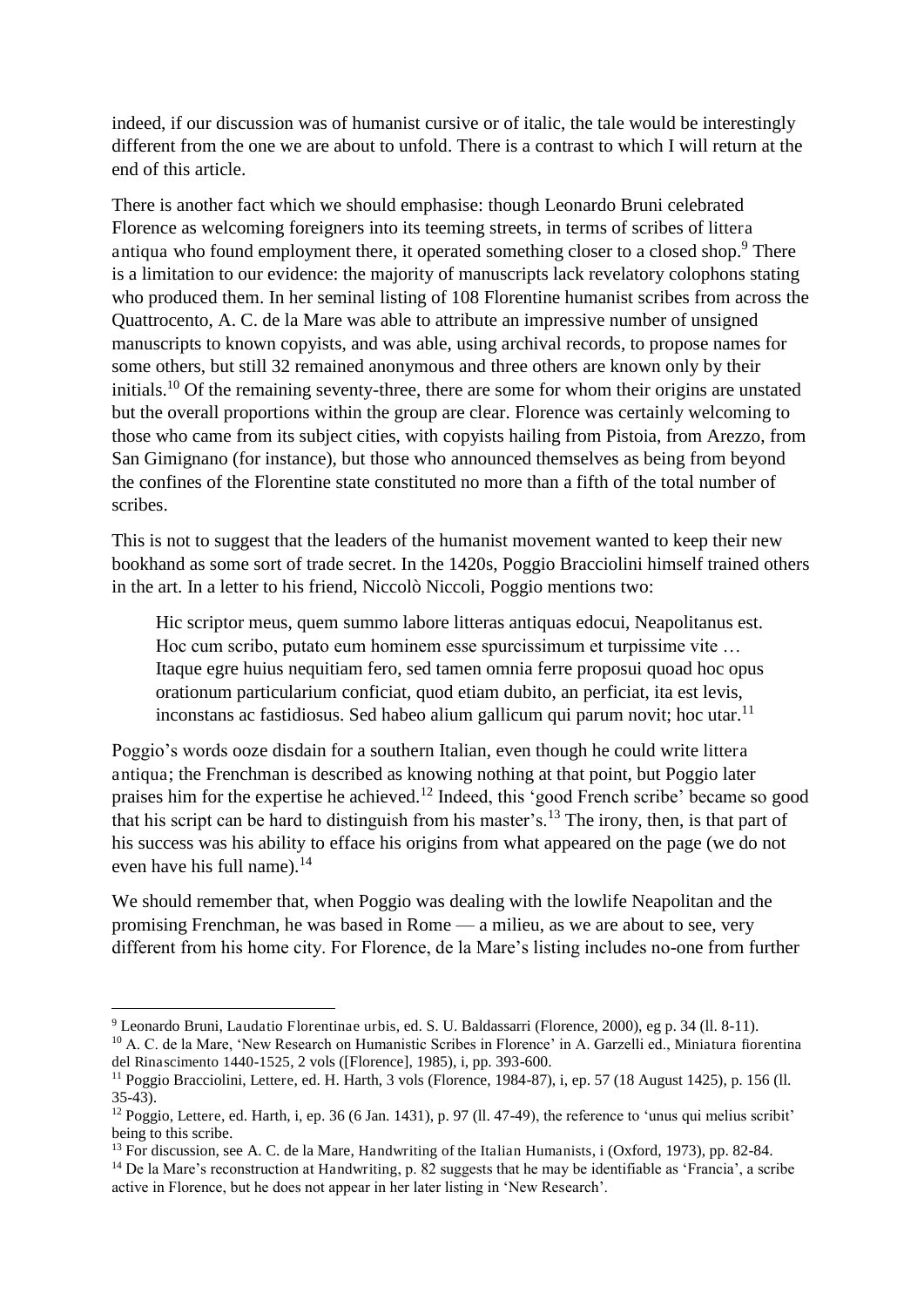south than Umbria (which provided a leading scribe, Dominicus Cassii de Narnia).<sup>15</sup> The listing also suggests that if a humanist scribe was to be non-Florentine, they were at least as likely to be non-Italian as from elsewhere in the peninsula: seven were Italians from beyond Tuscany, but eight were from other parts of Europe.<sup>16</sup> The non-Italians can be presented in a table by national designation:

| German        |                              |
|---------------|------------------------------|
| Netherlandish |                              |
| French        |                              |
| Spanish       |                              |
| <b>TOTAL</b>  | 8 out of 73 scribes $(11\%)$ |

The detail that sits behind these figures allows for some alteration. For instance, de la Mare included Theodericus Goch (who self-identified as 'alamanus'), as he worked for the Florentine bookseller, Vespasiano da Bisticci, in the third quarter of the century, but, as she says, his script is at most 'semi-gothic', employing a northern European cursive combined with some use of humanist capitals.<sup>17</sup> We might wish to exclude him, but also to consider whether when 'Martinus Berardi' signs himself 'de Balneo S. Marie', he is announcing his hometown as Marienbad in Bohemia; if so, he is unparallelled as an ultramontnae who mastered writing a humanist cursive in Florence.<sup>18</sup>

I note these uncertainties because we should be conscious of the limitations of our knowledge at present. We tend to assume that, if a manuscript is humanist in style, it is the product of Italian hands. For a book that was made in Florence, this is most likely true, though, as we have just seen, even there a one-in-ten chance existed that it was by a non-Italian. Moreover, in this proportion of ultramontane humanist scribes, it is apparent that Florence was abnormal: the role of non-Italians was more significant in some other locations. This is apparent from an analysis of another important list of humanist scribes, that compiled by Albert Derolez and including 406 copyists named in manuscripts made in Italy and which (in the main) record the date or place of production.<sup>19</sup> The basic data from such an analysis can be presented in a table<sup>20</sup>:

<sup>17</sup> De la Mare, 'New Research', pp. 538-539. Theodericus calls himself 'alamanus' in Cesena: Biblioteca Malatestiana, MS. Piana 3.146, where he also describes himself as 'gelrensis', suggesting that he came from Goch, near Geldern, close to the present-day German/Netherlands border. As de la Mare notes, this scribe is 'quite distinct' from Theodericus theutonicus de Erfordia who signed Vatican City: Biblioteca Apostolica Vaticana [hereafter BAV], MS. Urb. lat. 220, writing in a gothic cursive with strong hybrida influence but some humanist elements (eg tall final **s**).

<sup>&</sup>lt;sup>15</sup> On whom, see de la Mare, 'New Research', pp. 433, 491-92.

<sup>&</sup>lt;sup>16</sup> In addition to Dominicus Cassii, the non-Tuscan Italians in de la Mare's list include two from the Romagna (assuming Dominicus Christophori Brasichiellensis is from Brisighella; the other is Nicolaus Marchesinus from Faenza), two from Emilia (Giovanmarco Cinico of Parma and Sigismondo de' Sigismondi from Carpi), one from Le Marche (Fra Girolamo da Matelica) and one from Venice (Jacobus Macarius; perhaps Vivaldus Conti Vivaldi should be added as a second from the Veneto).

<sup>18</sup> De la Mare, 'New Research', pp. 461 and 512.

<sup>19</sup> A. Derolez, Codicologie des manuscrits en écriture humanistique sur parchemin, 2 vols (Turnhout, 1984), i, pp. 124-63.

 $\frac{20}{20}$  This table has appeared in D. Rundle, 'Humanism across Europe: the structures of contacts' in id. ed., Humanism in Fifteenth-Century Europe (Oxford, 2011) pp. 307-335 at pp. 319-20.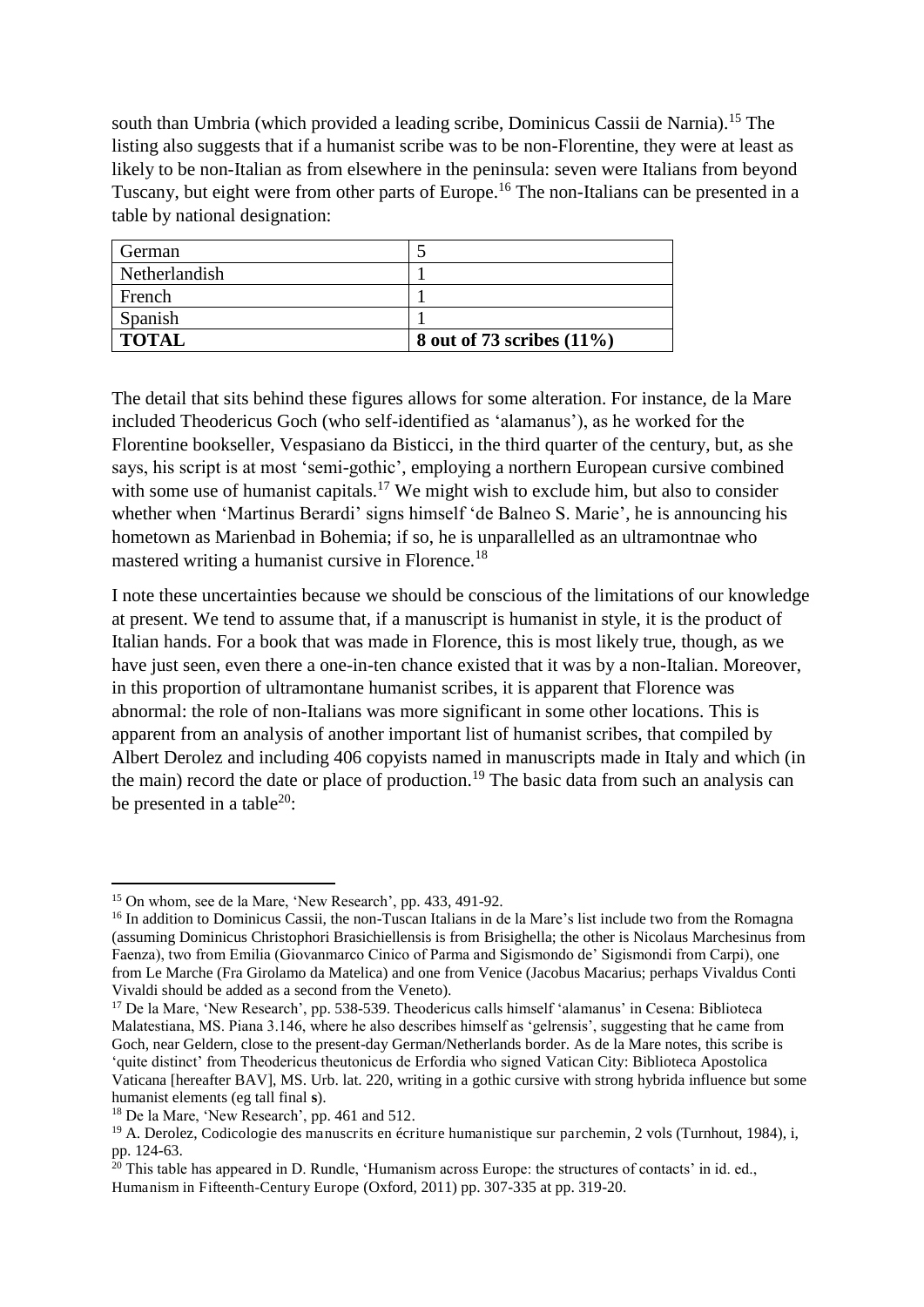| German                           | 35     | 50%                            |
|----------------------------------|--------|--------------------------------|
| Netherlandish                    | 19     | 27%                            |
| French                           |        | 10%                            |
| Spanish                          |        | 4.25%                          |
| Greek                            |        | 3%                             |
| Bohemian, Dalmatian and Scottish | l each | 4.25% in all                   |
| Unidentified                     |        | 1.5%                           |
| <b>TOTAL</b>                     | 70     | out of 406 scribes $(17.25\%)$ |

Such Italy-wide figures naturally mask regional variation, with Rome being particularly cosmopolitan. Elisabetta Caldelli has drawn attention to this feature of the papal city.<sup>21</sup> The remit she set herself was to discuss all scribes — not just humanist ones — who announced their identities in manuscripts which were definitely produced in Rome. She noted how eyecatching the figures are: over half of that scribal community was non-Italian. Caldelli did not sub-divide by type of script, and we might assume that the majority of the foreigners were committed to the habits of their upbringing, leaving humanist fashions to the locals. However, further analysis shows that, on the contrary, of those scribes who practised littera antiqua, exactly half were non-Italians: $^{22}$ 

|               | All scribes                      | Scribes of littera antiqua    |
|---------------|----------------------------------|-------------------------------|
| German        | 26                               |                               |
| Low Countries |                                  |                               |
| French        |                                  |                               |
| Spanish       |                                  |                               |
| Scottish      |                                  |                               |
| Bohemian      |                                  |                               |
| <b>TOTAL</b>  | 65 out of 126 scribes $(51.5\%)$ | 21 out of 42 scribes $(50\%)$ |

We can note in passing how Rome bears witness to a more general phenomenon: the international diaspora of copyists from the Low Countries (by which we designate those areas roughly equivalent to latter-day Belgium and the Netherlands) was more substantial than might be expected from the small size of the area.<sup>23</sup> The disproportion is substantially increased by concentrating solely on humanist scribes, while that of both the Germanspeaking lands and of France decreases. As always, these figures need to be used with caution, as they involve only named scribes and so, for instance, Poggio's 'good French

 $2^{1}$  E. Caldelli, Copisti a Roma nel Quattrocento (Rome, 2006). See also ead., 'Vlessentop e gli altri: copisti a Roma nella prima metà del sec. XV' in C. Tristano et al. ed., I Luoghi dello scrivere da Francesco Petrarca agli *albori dell'età moderna* (Spoleto, 2006), pp. 243-76, as well as, in the same volume, P. Cherubini, 'Scritture e scriventi a Roma nel secolo XV: gruppi sociali, presenze nazionali e livelli di alfabetizzazione', pp. 277-312; P. Radicotti, 'L'Apprendimento grafico dei copisti stranieri nell'Italia di età umanistica' in M. D'Agostino and P. Degni ed., Alethes Philia. Studi in onore di Giancarlo Prato, 2 vols (Spoleto, 2010), ii, pp. 549-74, and N. Giovè Marchioli, 'Scriptores stranieri in Italia nel Quattrocento. Note di lettura e qualche riflessione' in M. D'Agostino e P. Degni ed., Alethes Philia. Studi in onore di Giancarlo Prato, 2 vols (Spoleto, 2010), ii, pp. 435- 60.

<sup>&</sup>lt;sup>22</sup> This table provides slightly different conclusions from Caldelli's own, mainly because she arranges the people by presently existing countries, while they are organised here by late-medieval geographical areas.

<sup>23</sup> On them, see also E. Overgaauw, 'Les copistes vus par eux-mêmes: l'exemple des copistes néerlandais en Italie' in M.-C. Hubert et al. ed., Le Statut du Scripteur au Moyen Age (Paris, 2000), pp. 325-32.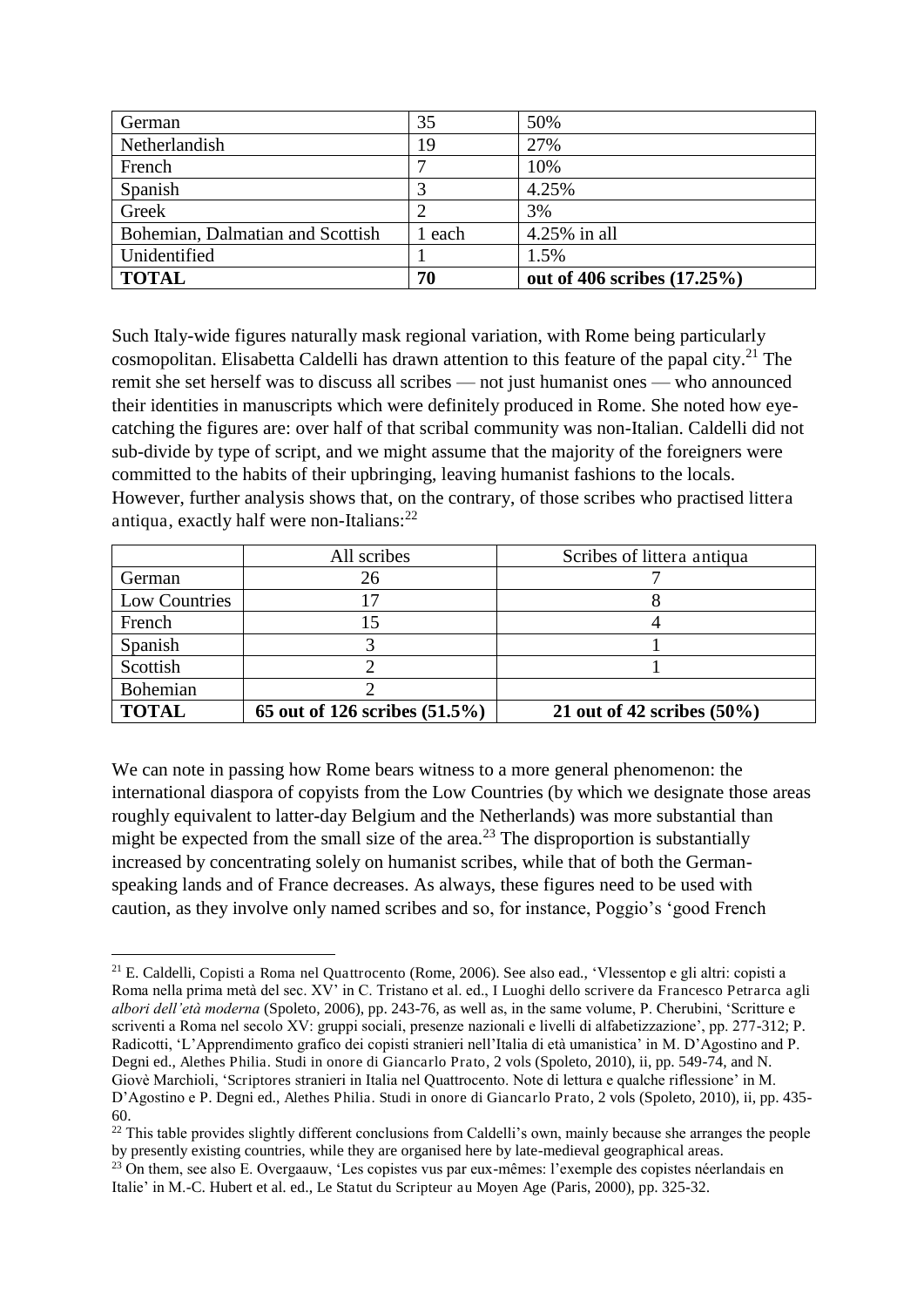scribe' is not included in this data-set. Even taking that into account, however, both the significance of the Low Countries and the overall percentage of foreign scribes who promoted humanist practice are striking.

Rome was unusual, in a manner which was similar but opposite to Florence. Looking south from Tuscany, the situation could seem decidedly odd. In a well-known passage in his biography of Nicholas V (b. 1397; reigned 1447-1455), Vespasiano da Bisticci (himself, as we have seen, an employer of foreign scribes) described the curiosity of his household:

I famigli aveva al suo servigio, non aveva ignuno taliano, tutti erano o tedeschi o franciosi. Sendo un dì domandato perchè non teneva taliani, rispose, perchè gli hanno l'animo troppo grande, et tuttavia vorebono andare piú alti, e 'l francioso o il tedesco, a ogni esercitio che tu lo metti, pure che egli abia il suo bisogno, istà contento, et non vuole andare più alto si sia, et metilo a che vile exercitio tu vogli, chè sono fedelissimi.<sup>24</sup>

Into the papal mouth is placed a backhanded compliment to these stranieri, who lacked the sense of self-worth that made Italians unsuitable for service. Vespasiano was, of course, talking of Nicholas's familia in general, not specifically about scribes, whose work was less 'vile' than that required of other servants. In those copyists' work, we may see some sign of the faithfulness Vespasiano mentioned: the humanist inclinations of those foreigners capable of adopting the new style of script may, in fact, have been reined in by Nicholas's own predilections.

One of these scribes used his colophons to announce he was an 'Alamanus' called Johannes Lamperti de Rodenberg; he was from the archdiocese of Mainz.<sup>25</sup> He produced for the pope a copy of Thucydides in the new Latin version, with a note added by the translator, Lorenzo Valla, praising the scribe's work.<sup>26</sup> With such credentials, we might imagine the manuscript constitutes 'un perfetto esemplare di libro umanistico', and it is certainly written in an accomplished littera antiqua but there are two details which qualify that claim.<sup>27</sup> First, the script often places the letters in each word very close to each other, eschewing the clear separation that was a hallmark of the humanist style. Likewise, while the humanist aesthetic expected a page to be presented in long lines, this manuscript employs a bicolumnar layout that was frequently employed in gothic (and in protogothic) practice. This is seen in other manuscripts made for Nicholas V, and seems to reflect his personal preferences.<sup>28</sup> It was certainly not the case that this was the only style which Johannes Lamperti knew how to write; in earlier manuscripts, he writes a littera antiqua in long lines and with more generous

<sup>24</sup> Vespasiano da Bisticci, Le Vite, ed. A. Greco, 2 vols (Florence, 1970), i, p. 49. For discussion, see E. Caldelli, 'Copisti alla corte di Niccolò V' in F. Bonatti and A. Manfredi ed., Niccolò V nel sesto centenario della nascita [Studi e Testi, cccxcvii] (Città del Vaticano, 2000), pp. 71-102 at pp. 80-82.

<sup>&</sup>lt;sup>25</sup> Caldelli, Copisti, pp. 118-19 lists the manuscripts signed by him and notes some that can be attributed to him; to the latter category can be added Oxford: Magdalen College, MS. lat. 37 (fol. 1-2) and BAV, MSS. Vat. lat. 500 (fol. 1-28) and 526, the latter two made for Nicholas V [A. Manfredi, I codici di Niccolò V [Studi e Testi, ccclix] (Città del Vaticano, 1994), no. 140 and 447]. At the same time, the attribution of BAV, MS.Vat. lat. 314, fol. 198-214<sup>v</sup> should be rejected: in my opinion, it is the work of the second scribe of MS. Vat. lat. 500. <sup>26</sup> BAV, MS. Vat. lat. 1801, discussed and reproduced by M. Chambers, *Valla's Translation of Thucydides in*  Vat. lat. 1801 [Studi e Testi, cdxlv] (Città del Vaticano, 2008). In the translator's colophon (fol. 184), Valla

mentions Johannes 'qui eum [sc. librum] tam egregie scripsit'.

<sup>27</sup> Caldelli, 'Copisti', p. 91.

<sup>28</sup> See Caldelli, 'Copisti' and, on his library more generally, Manfredi, Codici di Niccolò V.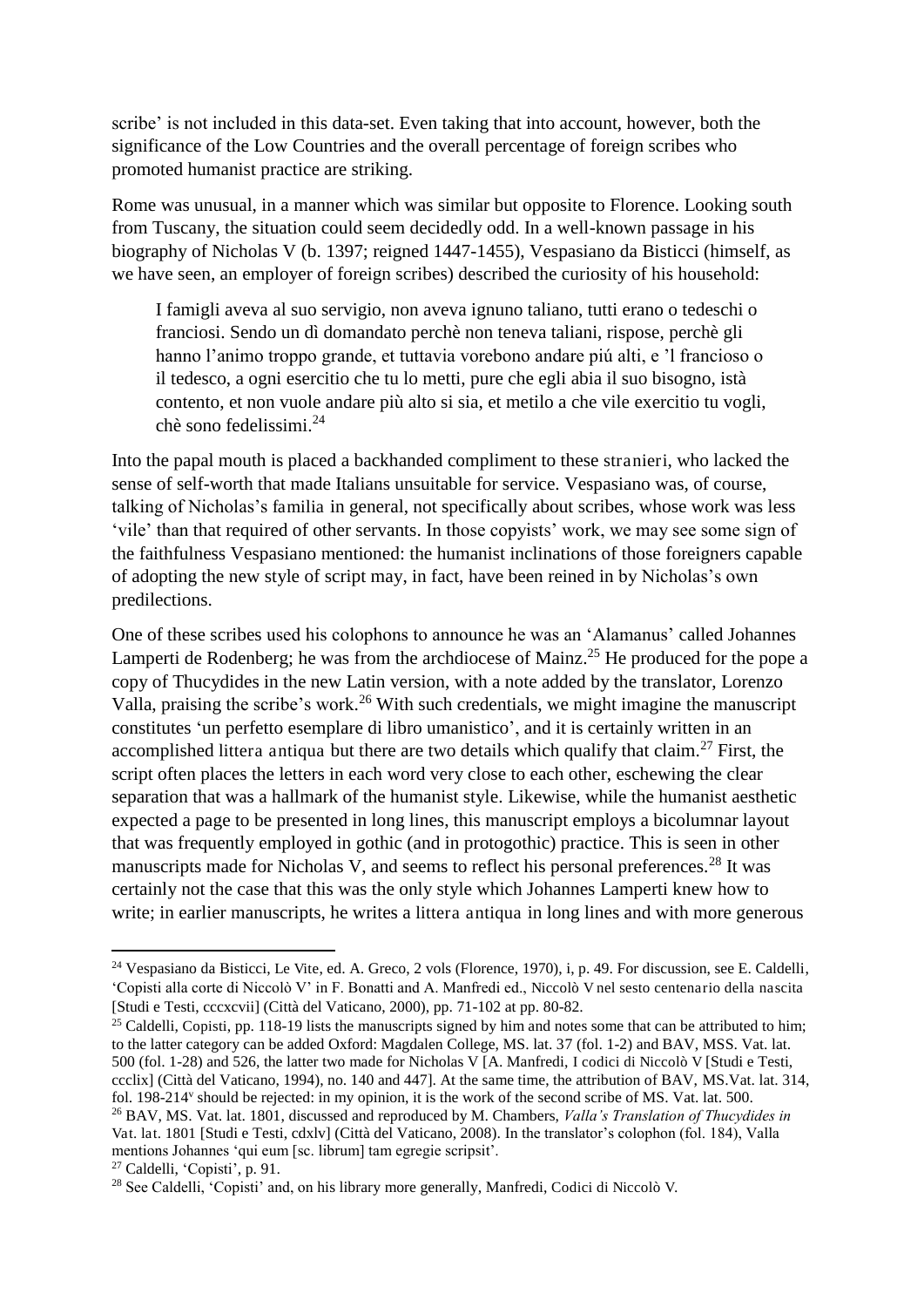space between the letters.<sup>29</sup> In other words, it was under his Italian master than he moved away from some elements of the humanist aesthetic. We can also add that some of his earlier work was produced in Florence, during the years of the papal curia's residence there. He is, in other words, another foreign scribe who can be added to the list of those working in Poggio's home city.<sup>30</sup>

The career of Johannes Lamperti exemplifies a couple of key points. First, if Vespasiano's description of Nicholas V's xenophilia was intended to suggest that the pope was responsible for the introduction of non-Italians into the humanist scribal community, it would certainly mislead us. That pontificate may have overlapped with the heyday of foreign humanist scribes milling around the papal curia but it certainly did not create the phenomenon of their presence. The first datable piece of work from Lamperti's career most likely coincided with the initiative of Nicholas's predecessor, Eugenius IV, which was intended to outmanoeuvre the increasingly recalcitrant Council of Basel: the alternative Council, planned to re-unite the Christian churches which met first at Ferrara and then at Florence.<sup>31</sup> These events may well have played their part in increasing the ultramontane engagement in the humanist agenda but — as other evidence in this article demonstrates — they did not initiate the role of foreign scribes in its homeland.<sup>32</sup> Moreover (and this provides the second point to which Lamperti stands witness), these foreigners were by no means liminal to the enterprise. That Lorenzo Valla who, on other occasions, could chauvinistically depict the revival of letters as a project of Italian cultural imperialism, was willing to praise Lamperti suggested how accepted and embedded a role these barbari could have in this 'civilising' process.<sup>33</sup>

Another example that reinforces the significance of foreign scribes involves a young Scot, George of Kynninmonth.<sup>34</sup> He travelled south soon after graduating from St Andrews in 1450, and in Italy soon learnt the humanist style — or, rather, he perfected two styles of littera antiqua, one which follows the habits established by Poggio, with the letters thick-set and there being fairly few ligatures, while the other is much thinner and combines some sharps turns of the pen with rounded feet to some letters. He was patently in demand for his ability. He was based in the household of Nicholas V's half-brother, Cardinal Filippo Calandrini, but also provided texts for others, including Malatesta Novello, signore of Cesena.<sup>35</sup> Moreover, in 1462, he was, in effect, promoted, being given a position in the familia of Pius II, only to die a few days later. He could have been, at most, thirty years old.

George's accomplishments were not confined to his scripts. An example of this involves his work for Malatesta Novello, where he took over the transcribing of Valla's translation of Herodotus from another immigrant, Johannes Hornsen 'Monasteriensis'.<sup>36</sup> In contrast to the

 $^{29}$  Examples of this include Oxford: Magdalen College, MSS lat. 59 and 76 (this latter signed, and with two varieties of script).

<sup>30</sup> He is not mentioned in de la Mare's list of scribes in her 'New Research'.

<sup>&</sup>lt;sup>31</sup> This is Oxford: Magdalen College, MS. lat. 37, fol. 1-2; for discussion, see R. Hanna and D. Rundle, A Descriptive Catalogue of the Western Manuscripts of Magdalen College, Oxford (Oxford, in preparation).  $32$  For the cultural significance of the Council, see P. Viti ed., Firenze e il concilio del 1439,  $2$  vols (Florence, 1994).

<sup>33</sup> I discuss Valla's chauvinism in D. Rundle, 'Divided by a Common Language? Being eloquent versus being understood in fifteenth-century Latin' in O. Margolis and G. Barrett ed., Latinity in the Post-Classical World (Cambridge, forthcoming).

 $34$  This paragraph and the next summarise part of Rundle, Renaissance Reform, ch. III.

<sup>&</sup>lt;sup>35</sup> The manuscript for Malatesta Novello is Cesena: Biblioteca Malatestiana, MS. S.XIV.1.

<sup>36</sup> On Hornsen, see Caldelli, Copisti, pp. 117-118, and Derolez, Codicologie, i, p. 144 (no. 217).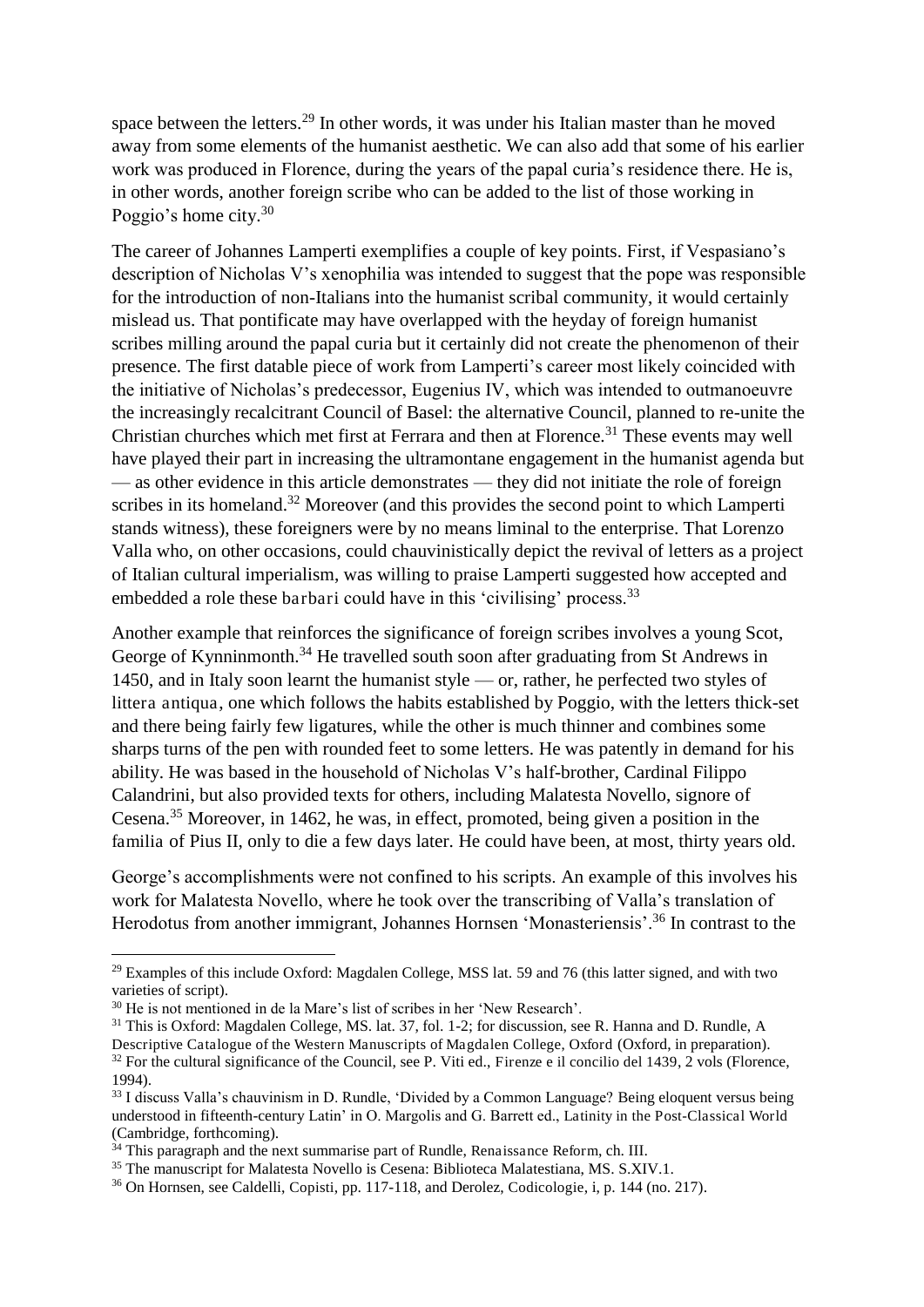German Hornsen, he also adds marginalia, including several in Greek, demonstrating that his appreciation of other elements of the humanist agenda.<sup>37</sup> More significant than this is the recent identification by Daniela Gionta of George as the scribe, writing in a humanist cursive, of a well-known manuscript which is the earliest surviving humanist silloge of inscriptions found on ancient Roman buildings.<sup>38</sup> We do not need to assume that he was the collection's compiler — credit for that should probably go to Poggio himself — but that he had access to the silloge and was responsible for transcribing it suggests how integrally this Scotsman was implicated in some of the pursuits that were central to the humanists' revival of classical learning.

The scribal practices of both George of Kynninmonth and Johannes Lamperti serve to highlight another issue. Both, as we have seen, were capable not only of mastering the humanist style but also of introducing to it some variation. More than that, though, they were adept at adapting what they had adopted. We might see some of these alterations of detail as simply idiosyncratic, the expression of a personal preference. Into this category we could place Lamperti's style of abbreviation for '-rum' suffix which opens with a variant majuscule **R** written and minim height and — this is what makes it unusual — slanting sharply to the right.<sup>39</sup> At the same time, there is another category of adaptation, exemplified on some of the pages written by George of Kynninmonth. He was comfortable with enclosing the text within wide, open borders but, at times, he could not resist using that space for some *jeux d'esprit*, elongating the ascenders of the top line and the descenders at the bottom, sometimes allowing them to sprout flowers.<sup>40</sup> Such playful additions were not a personal affectation: they are well-known in northern European manuscripts and it would appear that he is nodding to his origins by using them. George was by no means the only humanist scribe to deploy these extenders; they are common enough that we might think that, though there were not licensed by the work of Poggio, they had become accepted practice in littera antiqua. Yet, that this is the case suggests how, in details like these, humanist habits were being infected or inflected by imports introduced by foreign hands. If we have been blind to them, that is because they became so integral that the multiple influences on the page — its hybridity, if you will hides before our eyes. $41$ 

We might think of such details as exotic adornments but we could not dismiss alien scribes active in Rome as that; they were fundamental to the propagation of humanist script. We might wonder whether their numbers are exaggerated by their propensity to give their name: is it that someone far from their home was more likely to announce their origins than a local? It is possible that a larger proportion of unsigned codices were by Italians than foreigners, though it must be said that the habit of providing a colophon seems to have been more

 $37$  Cesena: Biblioteca Malatestiana, MS. S. XIV.1, fol. fol. 55<sup>v</sup>, 59, 144, 144<sup>v</sup>, 148, 151, 157<sup>v</sup>, 161, 164<sup>v</sup>, 168<sup>v</sup>, 170°-171, 172°, 176, 177, 182°, 184°, 188°-189°, 193°, 208, 216, 218°, 222-23, 225°-226, 228, 231, 232, 235, 244<sup>v</sup> , 248<sup>v</sup> , 252<sup>v</sup> , 262, 264<sup>v</sup> , 265<sup>v</sup>

<sup>38</sup> BAV, MS. Vat. lat. 9152, discussed by D. Gionta, 'Per la storia della silloge epigrafica attributa a Poggio Bracciolini', Studi medievali e umanistici, x-xi (2010-11), pp. 83-128; I thank Prof.ssa Gionta for the discussions we have had about this manuscript and its scribe.

<sup>39</sup> For example, Oxford: Magdalen College, MS. 76, fol. 245 (l. 4 etc), 267 (last line).

 $40$  For examples, see BAV, MS. Vat. lat. 1744, fol. 45, 46, 65 and 257 $v$ -258.

<sup>41</sup> I acknowledge here the influence of P. Burke, Hybrid Renaissance. Culture, Language, Architecture (Budapest, 2016), though, as is implicit below, I would suggest our vocabulary for the range of interactions that formed the Renaissance cannot be reduced solely to the cluster of concepts signified by 'hybridity'.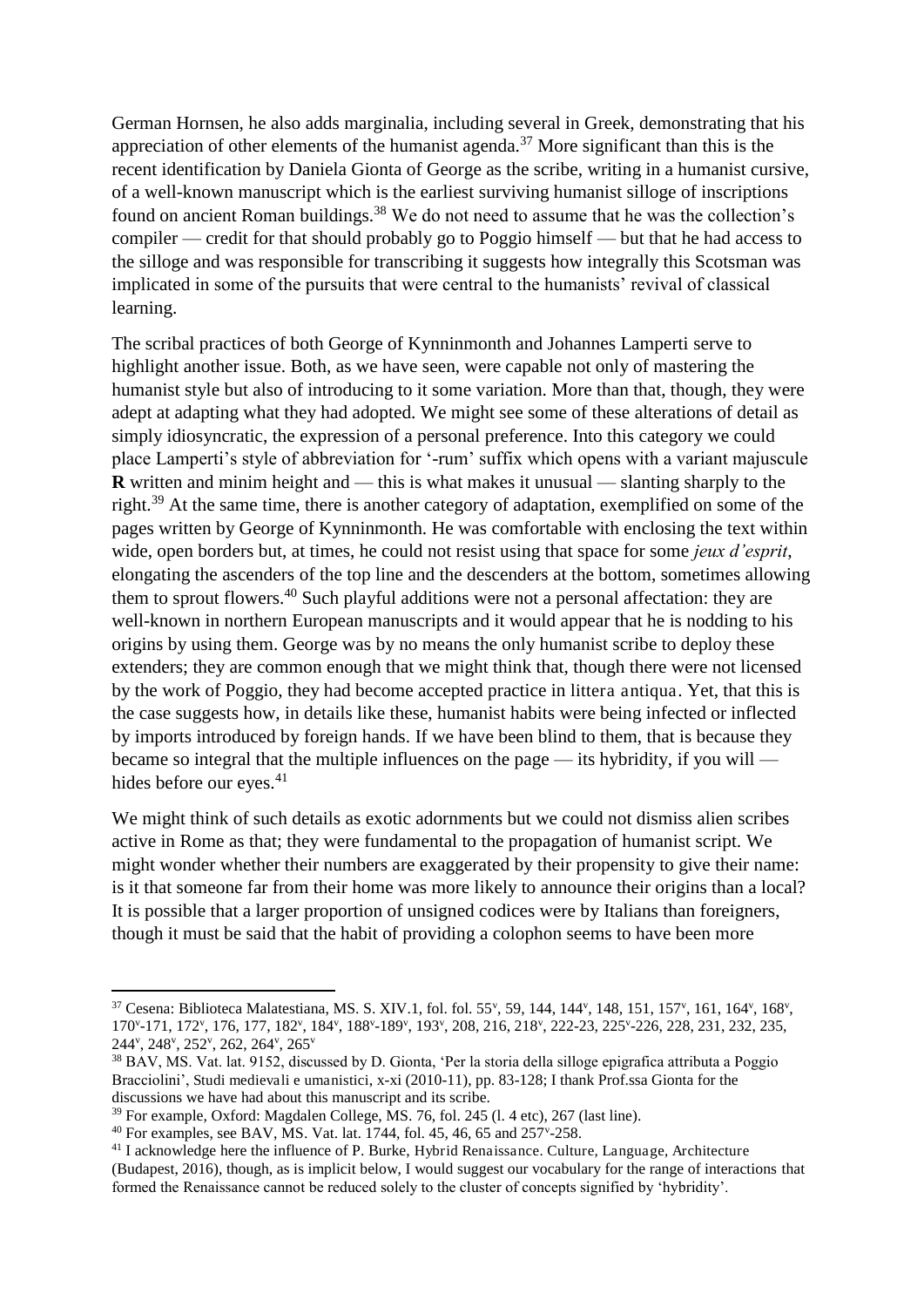prevalent in Italy than elsewhere.<sup>42</sup> What is more, the list of non-Italian humanist scribes active in Italy can be augmented by some who certainly did not insert their names in their work.<sup>43</sup> In these circumstances, it is unwise to assume — as we too often do — that, when there is no evidence for the identity of its scribe, an Italian must have been responsible for a humanist manuscript made in Rome. In every case, we should appreciate that it is equally likely that it was made by a foreign-born scribe. What is more, as there are some manuscripts which are not readily localisable, we should also ask ourselves in those cases whether the impression that this is an entirely Italian product is misleading. In short, we must be continually alert to the possibility of a foreign contribution.

We could, however, ask ourselves whether foreign collaborators in the humanist enterprise have any significance beyond their numbers. In terms of the success of littera antiqua within Italy, their role was substantial and, as we have just seen, their interventions might subtly shift the script itself. This, though, stops short of allowing us to place any of the northern European scribes we have mentioned thus far among those whose work was primarily definitive of the humanist reform of the book. In Florence itself, it is undeniable that the first movers of the reform were from the local area; that, though, is not to say the same was the case everywhere.

To trace this, it is worth starting from the edge of Europe and work back towards what we see as its Renaissance centre. In the humanists' mental geography, the term barbarian was especially suitable for those who sat at the very edge of the civilised world, in the British Isles. Yet, even in England, the humanist agenda had some penetration, with the first humanist scribes active there in the second half of the 1430s.<sup>44</sup> One of those was, as we might expect, an Italian: Tito Livio Frulovisi, who was of Ferrarese origin but had lived in Venice before crossing the continent. At the same time, another was a Dutchman, Petrus Lomer, and his first work in London is datable to late 1435, a little before Frulovisi was in the country, so that the accolade of being the first humanist scribe active in England goes to this northern European — testimony to how, in its international reach, humanist script was cosmopolitan even at this early stage.<sup>45</sup> Lomer is also of interest for being able (like George of Kynninmonth) to write at least two versions of littera antiqua. One style which was rather angular is known from both his early and his latest work.<sup>46</sup> In between those productions, he perfected a second style which was more flowing in a manner which betrays the influence of Frulovisi. Indeed, in one manuscript made in England, we see them at work alongside each other.<sup>47</sup> Lomer, in other words, did not need Frulovisi to teach him the rudiments of the humanist reforms but he could adapt his writing in response to a new stimulus encountered at

<sup>&</sup>lt;sup>42</sup> A. Derolez, 'Pourquoi les copistes signaient-ils leurs manuscrits?' in E. Condello and G. De Gregorio ed., Scribi e Colofoni. Le *sottoscrizioni di copisti dalle origini all'avvento della stampa* (Spoleto, 1995), pp. 37-56.

<sup>43</sup> For some English examples, including Thomas Candour, see Rundle, Renaissance Reform, ch. III. <sup>44</sup> The example that follows summarises the discussion in Rundle, Renaissance Reform, ch. I, where full

citations are provided. <sup>45</sup> Milan: Biblioteca Ambrosiana, MS. O. 124 sup.

<sup>46</sup> It is seen in both Padua: Biblioteca del Seminario, MS. 119 (which is datable to the later 1430s: D. Rundle, 'The Circulation and Use of Humanist 'Miscellanies' in England', *Mélanges de l'École française de Rome –* Moyen Âge, ccxxviii (2016), pp. 85-99) and in a later manuscript now in private hands, for images of which see the Schoenberg Institute's Openn site, with the shelfmark LJS 237:

<http://openn.library.upenn.edu/Data/0001/html/ljs237.html>[last accessed 13 June 2018].

<sup>&</sup>lt;sup>47</sup> Verona: Biblioteca Capitolare, MS. CCXXXIV (221).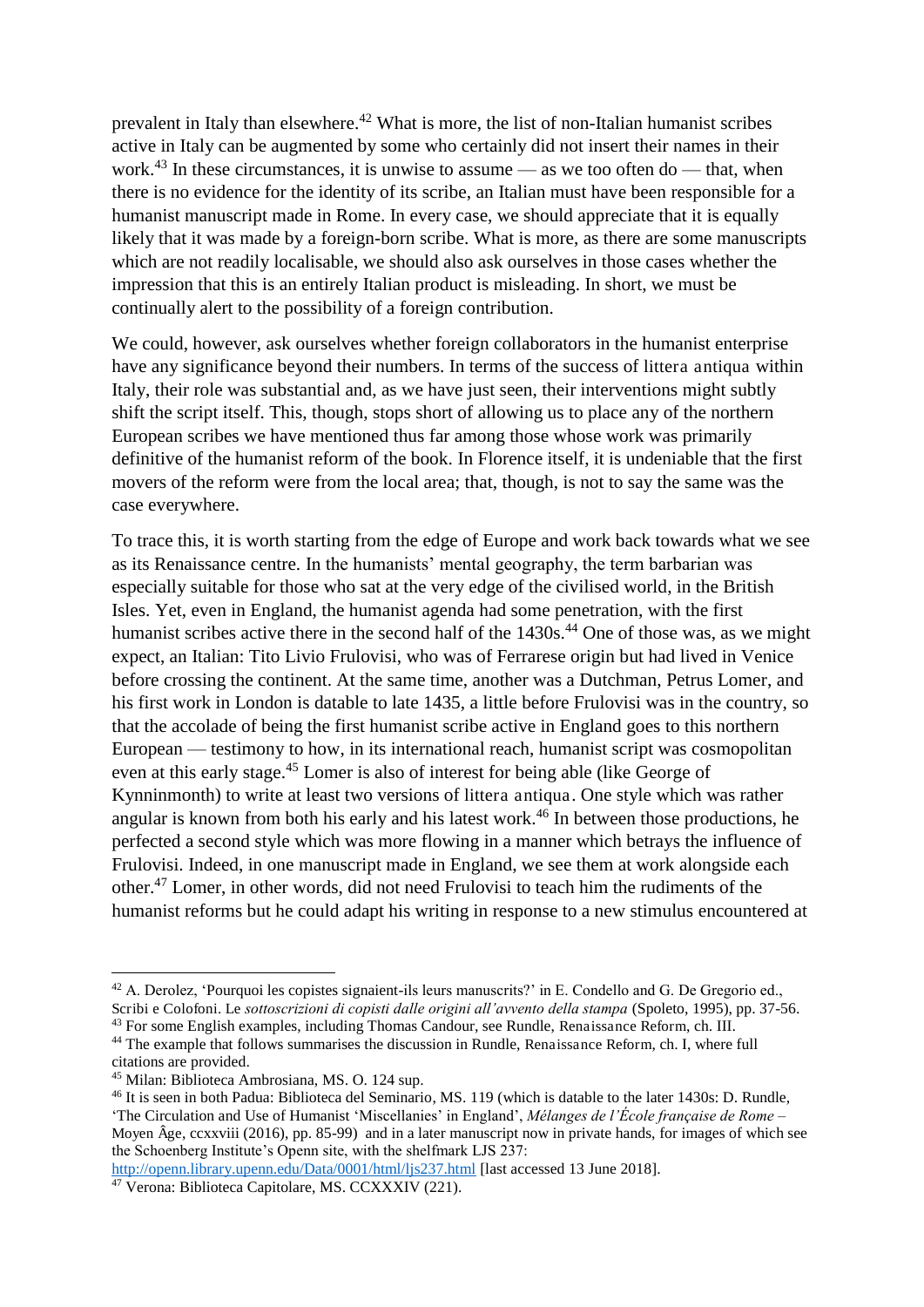the other end of Europe from where those reforms began. We might also add that Lomer himself appears to have influenced at least one Englishman in his writing habits.<sup>48</sup>

We can take this tale further because we can identify the origin of Frulovisi's own distinctive style of bookhand, with its propensity for arched letters, and long ascenders and descenders. It has been noticed that the style is close to that of a masterful scribe active in Venice who is known as Michele Salvatico. Frulovisi turned to Salvatico when, a couple of years before his departure to England, he wanted a dedication copy of his dialogue, De re publica, made for presentation to Leonello d'Este, future marchese of Ferrara.<sup>49</sup> This is suggestive of Frulovisi's recognition of Salvatico as il miglior fabbro, who (we can hypothesise) taught Frulovisi his littera antiqua. This is not the only person who fell under Salvatico's influence: his style proved highly influential in Venice in the first half of the fifteenth century. What makes this all the more notable is that Salvatico reveals his origins in one colophon, describing himself as 'Michael de Salvaticis Alemanus ... Incliti senatus Venetorum notarius'.<sup>50</sup> From other evidence, we can specify his birthplace more precisely as Freising in Bavaria. Thus, we have a German, employed in Venice, moulding a style of littera antiqua that influenced not only his notarial colleagues in that city but also a humanist from Ferrara who, in turn, shaped the practice of a Dutch humanist scribe active in England, who, in turn, taught the rudiments of his skill to at least one of the locals. On my submission, this is a casestudy in the cosmopolitan nature of the humanist enterprise.

Patently, the metaphor of 'diffusion' cannot capture the interactions and collaborations that were essential not just to the adoption of the humanists' favoured style of textual presentation but also to its construction in some cities of the Italian peninsula. Of course, we can isolate the Renaissance of littera antiqua as a single element of the humanist agenda and point to others whose progress was closer to a diffusion model — and that is an important insight: what we describe as humanism did not travel as a single, integrated package but was a composite of related but autonomous practices, each of which followed its own itinerary. I would add, however, that, if we move from scribal activities to textual ones, a grand narrative of slow movement out from the Italian centre still understates the role played by 'peripheral' locales. For instance, we have mentioned often Poggio Bracciolini, whose fame in part lies in his construction of the new bookhand but also, in part, in his 'liberating' classical manuscripts from their barbarian captors while at the Council of Constance. His time at Constance was immediately followed by a journey further north, to England, where he was resident for nearly four years, returning to Italy only in 1423. That period beyond the Channel is often described as an 'exile', because of the slighting comments about his hosts Poggio himself made in letters sent back to Florence.<sup>51</sup> We might want to remember that the main purpose of those epistles was to persuade his correspondent, Niccolò Niccoli, that he remained his loyal friend, who would much prefer to be in his company than at the other end

<sup>48</sup> I refer to the scribe of Oxford: Balliol College, MS. 315, on whom see Rundle, 'Circulation' and id., Renaissance Reform, ch. II.

<sup>49</sup> Reggio Emilia: Biblioteca Panizzi, MS. Turri F. 92.

<sup>50</sup> BAV, MS. Chig. D. VI 97.

<sup>51</sup> I discuss Poggio's English 'exile' (the term is Ernst Walser's in his Poggius Florentinus of 1914) in D. Rundle, 'On the difference between Virtue and Weiss: humanist texts in England during the fifteenth century' in D. Dunn ed., Courts, Counties and the Capital in the Later Middle Ages (Stroud: Alan Sutton Publishing, 1996), pp. 181-203, and return to the issue in my forthcoming England and the Identity of Italian Renaissance Humanism.